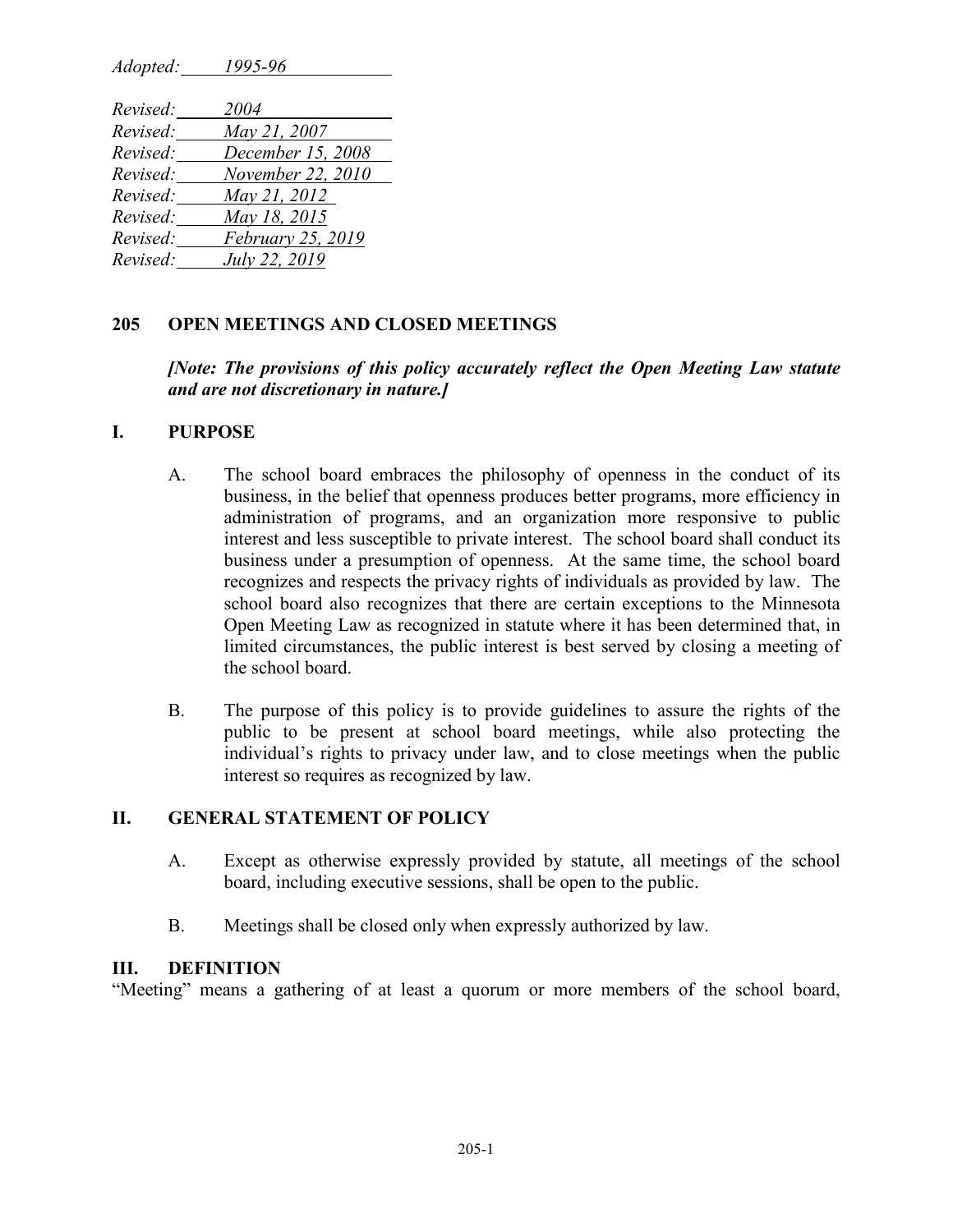or quorum of a committee or subcommittee of school board members, at which members discuss, decide, or receive information as a group on issues relating to the official business of the school board. The term does not include a chance or social gathering or the use of social media by members of a public body so long as the social media use is limited to exchanges with all members of the general public. For purposes of the Open Meeting Law, social media does not include email.

# **IV. PROCEDURES**

# A. Meetings.

1. Regular Meetings

A schedule of the regular meetings of the school board shall be kept on file at its primary offices. If the school board decides to hold a regular meeting at a time or place different from the time or place stated in its schedule, it shall give the same notice of the meeting as for a special meeting.

- 2. Special Meetings
	- a. For a special meeting, the school board shall post written notice of the date, time, place, and purpose of the meeting on the principal bulletin board of the school district or on the door of the school board's usual meeting room if there is no principal bulletin board. The school board's actions at the special meeting are limited to those topics included in the notice.
	- b. The notice shall also be mailed or otherwise delivered to each person who has filed a written request for notice of special meetings.
	- c. This notice shall be posted and mailed or delivered at least three days before the date of the meeting. As an alternative to mailing or otherwise delivering notice to persons who have filed a written request, the school board may publish the notice once, at least three days before the meeting, in the official newspaper of the school district or, if none, in a qualified newspaper of general circulation within the area of the school district.
	- d. A person filing a request for notice of special meetings may limit the request to particular subjects, in which case the school board is required to send notice to that person only concerning those particular subjects.
	- e. The school board will establish an expiration date on requests for notice of special meetings and require refiling once each year. Not more than 60 days before the expiration date of request for notice, the school board shall send notice of the refiling requirement to each person who filed during the preceding year.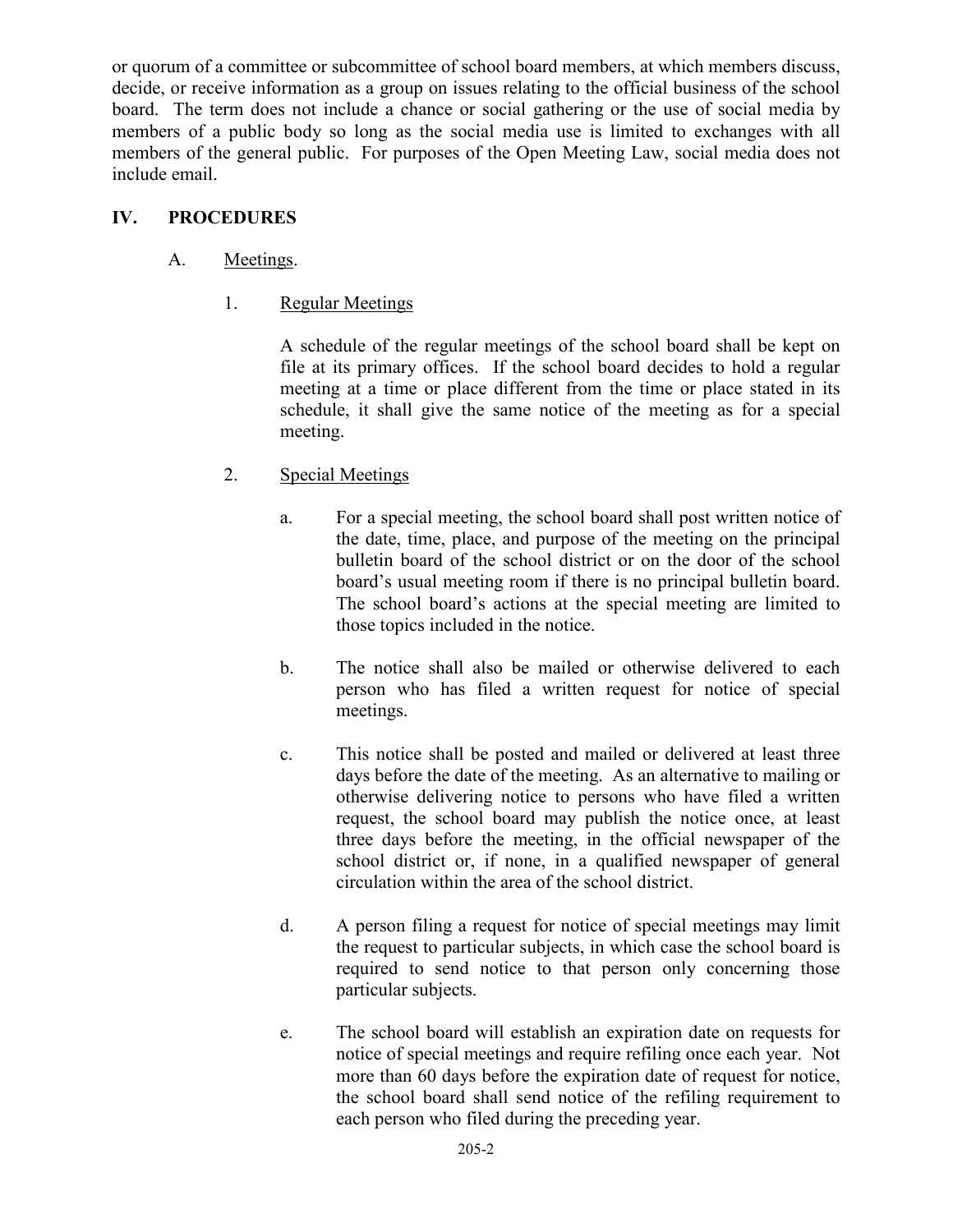## 3. Emergency Meetings

a. An emergency meeting is a special meeting called because of circumstances that, in the judgment of the school board, require immediate consideration.

*(Note: While the statute leaves the question to the board of whether the circumstances require immediate consideration at an emergency meeting, the advisory opinions of the Commissioner of Administration would limit such meetings to responding to natural disasters or health epidemics caused by an event such as an accident or terrorist attack.)*

- b. If matters not directly related to the emergency are discussed or acted upon, the minutes of the meeting shall include a specific description of those matters.
- c. The school board shall make good faith efforts to provide notice of the emergency meeting to each news medium that has filed a written request for notice if the request includes the news medium's telephone number.
- d. Notice of the emergency meeting shall be given by telephone or any other method used to notify the members of the school board.
- e. Notice shall be provided to each news medium which has filed a written request for notice as soon as reasonably practicable after notice has been given to the school board members.
- f. Notice shall include the subject of the meeting.
- g. Posted or published notice of an emergency meeting shall not be required.
- h. The notice requirements for an emergency meeting as set forth in this policy shall supersede any other statutory notice requirement for a special meeting that is an emergency meeting.

# 4. Recessed or Continued Meetings

If a meeting is a recessed or continued session of a previous meeting, and the time and place of the meeting was established during the previous meeting and recorded in the minutes of that meeting, then no further published or mailed notice is necessary.

5. Closed Meetings

The notice requirements of the Minnesota Open Meeting Law apply to closed meetings.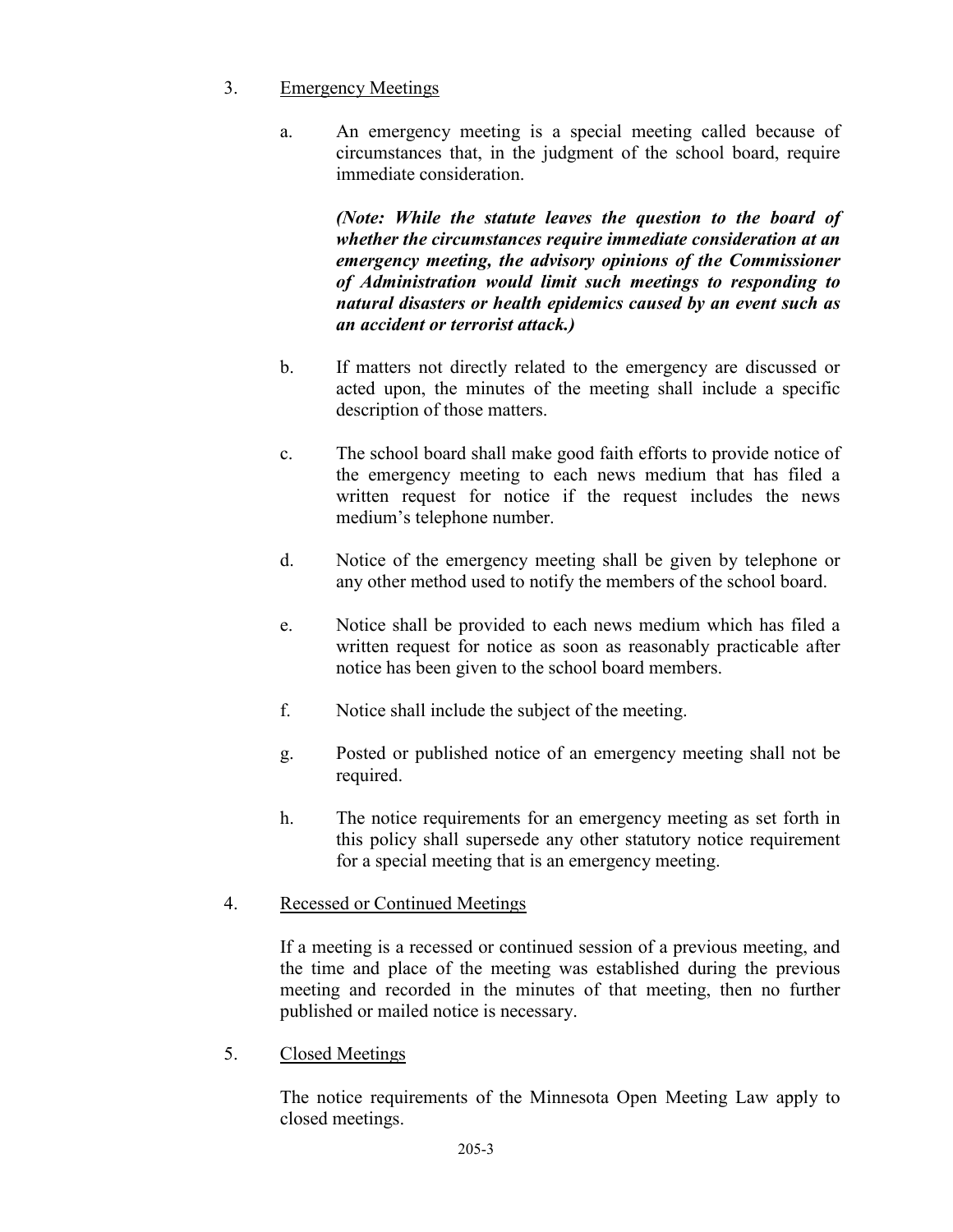# 6. Actual Notice

If a person receives actual notice of a meeting of the school board at least 24 hours before the meeting, all notice requirements are satisfied with respect to that person, regardless of the method of receipt of notice.

# 7. Health Pandemic or Declared Emergency

In the event of a health pandemic or an emergency declared under Minn. Stat. Ch. 12, a meeting may be conducted by telephone or other electronic means in compliance with Minn. Stat. § 13D.021.

8. Meetings Conducted by Interactive Technology

A meeting may be conducted by interactive technology, Skype, or other similar electronic means in compliance with Minn. Stat. § 13D.02.

B. Votes

The votes of school board members shall be recorded in a journal kept for that purpose, and the journal shall be available to the public during all normal business hours at the administrative offices of the school district.

# C. Written Materials

- 1. In any open meeting, a copy of any printed materials, including electronic communications, relating to the agenda items prepared or distributed by the school board or its employees and distributed to or available to all school board members shall be available in the meeting room for inspection by the public while the school board considers their subject matter.
- 2. This provision does not apply to materials not classified by law as public, or to materials relating to the agenda items of a closed meeting.
- D. Data
	- 1. Meetings may not be closed merely because the data to be discussed are not public data.
	- 2. Data that are not public data may be discussed at an open meeting if the disclosure relates to a matter within the scope of the school board's authority and is reasonably necessary to conduct the business or agenda item before the school board.
	- 3. Data discussed at an open meeting retain the data's original classification; however, a record of the meeting, regardless of form, shall be public.
- E. Closed Meetings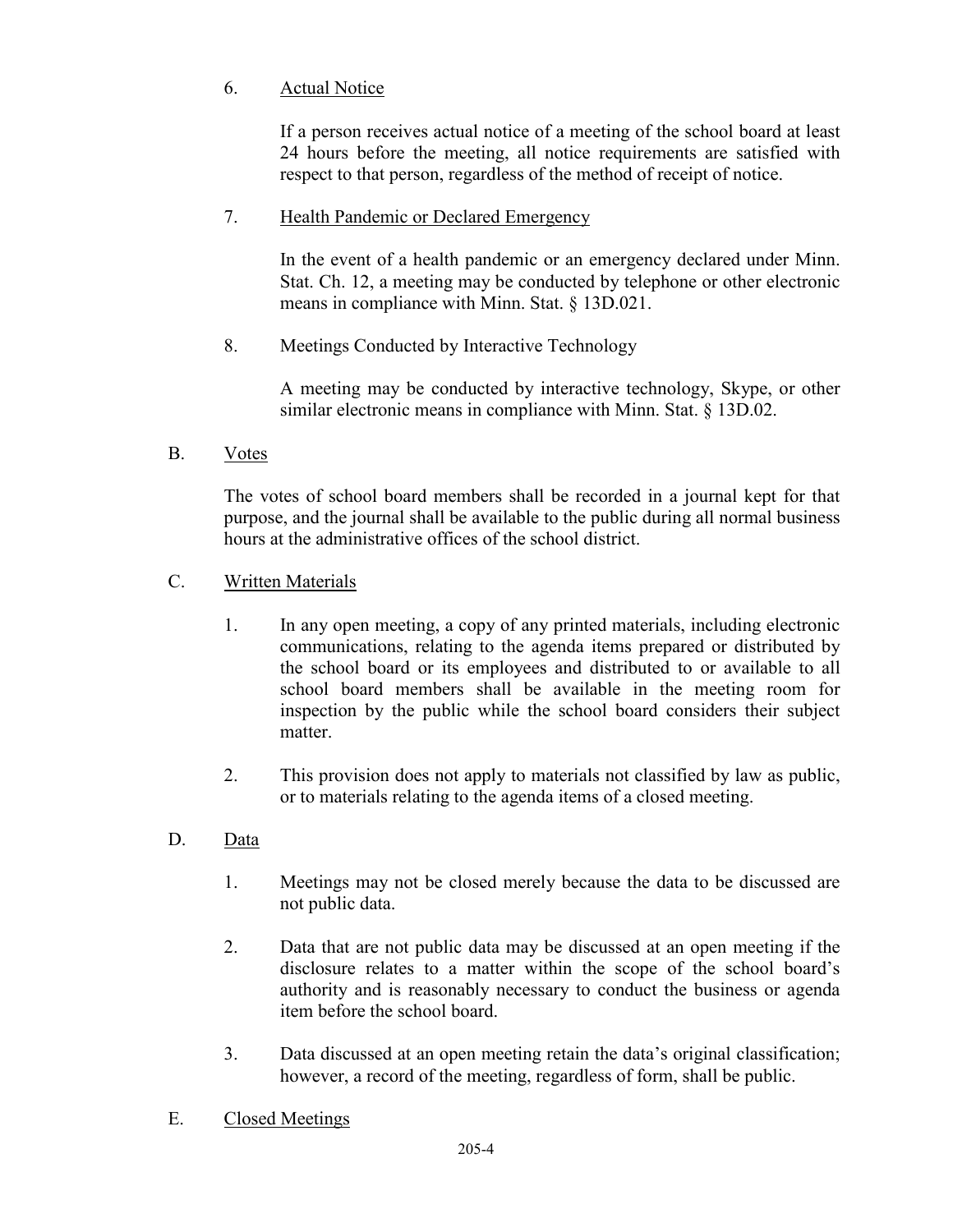## 1. Labor Negotiations Strategy

- a. The school board may, by a majority vote in a public meeting, decide to hold a closed meeting to consider strategy for labor negotiations, including negotiation strategies or developments or discussion and review of labor negotiation proposals.
- b. The time and place of the closed meeting shall be announced at the public meeting. A written roll of school board members and all other persons present at the closed meeting shall be made available to the public after the closed meeting. The proceedings shall be tape recorded, and the tape recording shall be preserved for two years after the contract discussed at the meeting is signed. The recording shall be made available to the public after all labor contracts are signed by the school board for the current budget period.

## 2. Sessions Closed by Bureau of Mediation Services

All negotiations, mediation sessions, and hearings between the school board and its employees or their respective representatives are public meetings. These meetings may be closed only by the Commissioner of the Bureau of Mediation Services (BMS). The use of recording devices, stenographic records, or other recording methods is prohibited in mediation meetings closed by the BMS.

# 3. Preliminary Consideration of Charges

The school board shall close one or more meetings for preliminary consideration of allegations or charges against an individual subject to its authority. If the school board members conclude that discipline of any nature may be warranted as a result of those specific charges or allegations, further meetings or hearings relating to those specific charges or allegations held after that conclusion is reached must be open. A meeting must also be open at the request of the individual who is the subject of the meeting. A closed meeting must be electronically recorded at the expense of the school district, and the recording must be preserved for at least three years after the date of the meeting. The recording is not available to the public.

# 4. Performance Evaluations

The school board may close a meeting to evaluate the performance of an individual who is subject to its authority. The school board shall identify the individual to be evaluated prior to closing a meeting. At its next open meeting, the school board shall summarize its conclusions regarding the evaluation. A meeting must be open at the request of the individual who is the subject of the meeting. A closed meeting must be electronically recorded at the expense of the school district, and the recording must be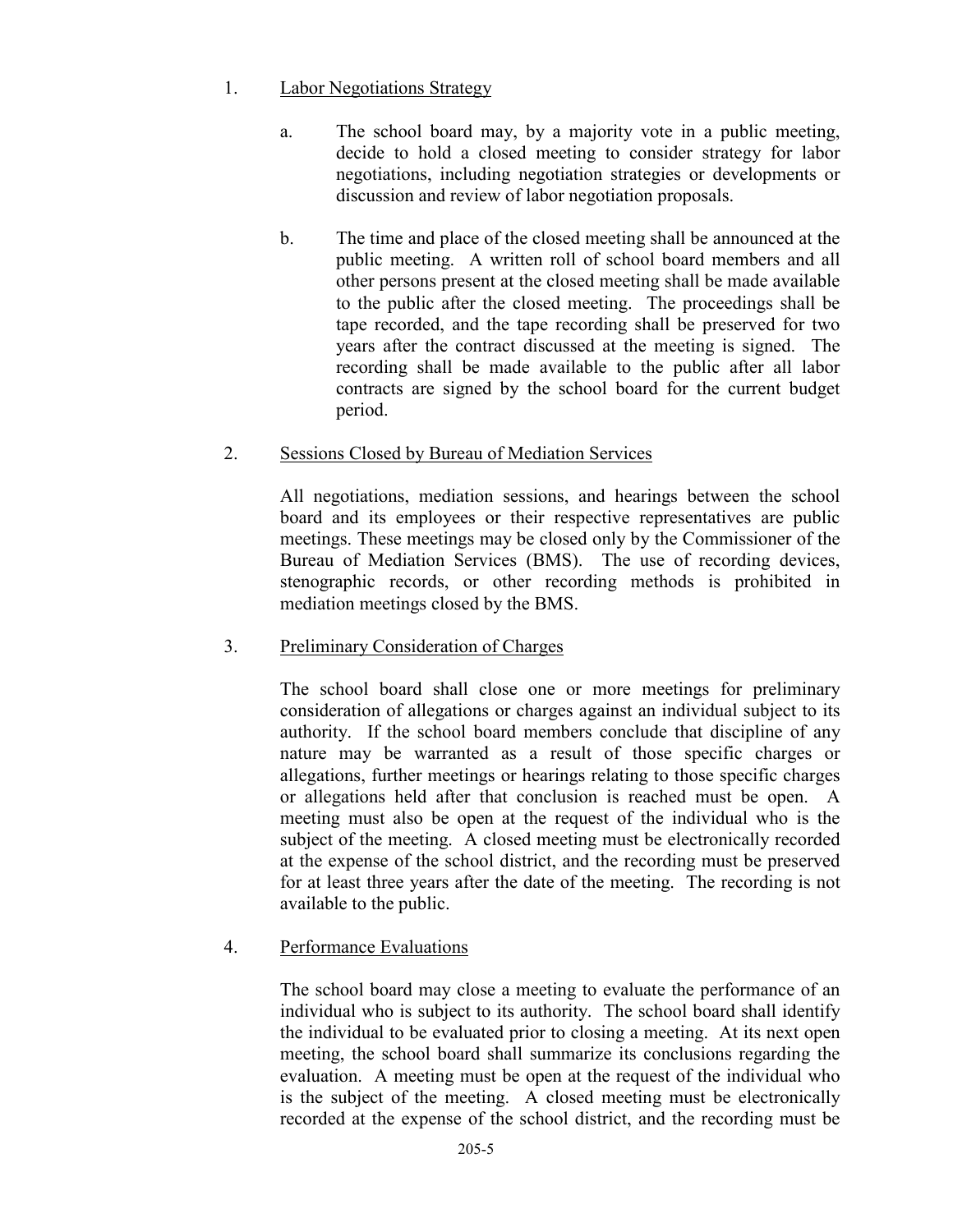preserved for at least three years after the date of the meeting. The recording is not available to the public.

5. Attorney-Client Meeting

A meeting may be closed if permitted by the attorney-client privilege. Attorney-client privilege applies when litigation is imminent or threatened, or when the school board needs advice above the level of general legal advice, i.e., regarding specific acts and their legal consequences. A meeting may be closed to seek legal advice concerning litigation strategy, but the mere threat that litigation might be a consquence of deciding a matter one way or another does not, by itself, justify closing the meeting. The motion to close the meeting must specifically describe the matter to be discussed at the closed meeting, subject to relevant privacy and confidentiality considerations under state and federal law. The law does not require that such a meeting be recorded.

- 6. Dismissal Hearing
	- a. A hearing on the dismissal of a licensed teacher shall be public or private at the teacher's discretion. A hearing regarding placement of teachers on unrequested leave of absence shall be public.
	- b. A hearing on dismissal of a student pursuant to the Pupil Fair Dismissal Act shall be closed unless the pupil, parent or guardian requests an open hearing.
	- c. To the extent a teacher or student dismissal hearing is held before the school board and is closed, the closed meeting must be electronically recorded at the expense of the school district, and the recording must be preserved for at least three years after the date of the meeting. The recording is not available to the public.

# 7. Coaches; Opportunity to Respond

- a. If the school board has declined to renew the coaching contract of a licensed or nonlicensed head varsity coach, it must notify the coach within 14 days of that decision.
- b. If the coach requests the reasons for the nonrenewal, the school board must give the coach the reasons in writing within 10 days of receiving the request.
- c. On the request of the coach, the school board must provide the coach with a resonable opportunity to respond to the reasons at a school board meeting.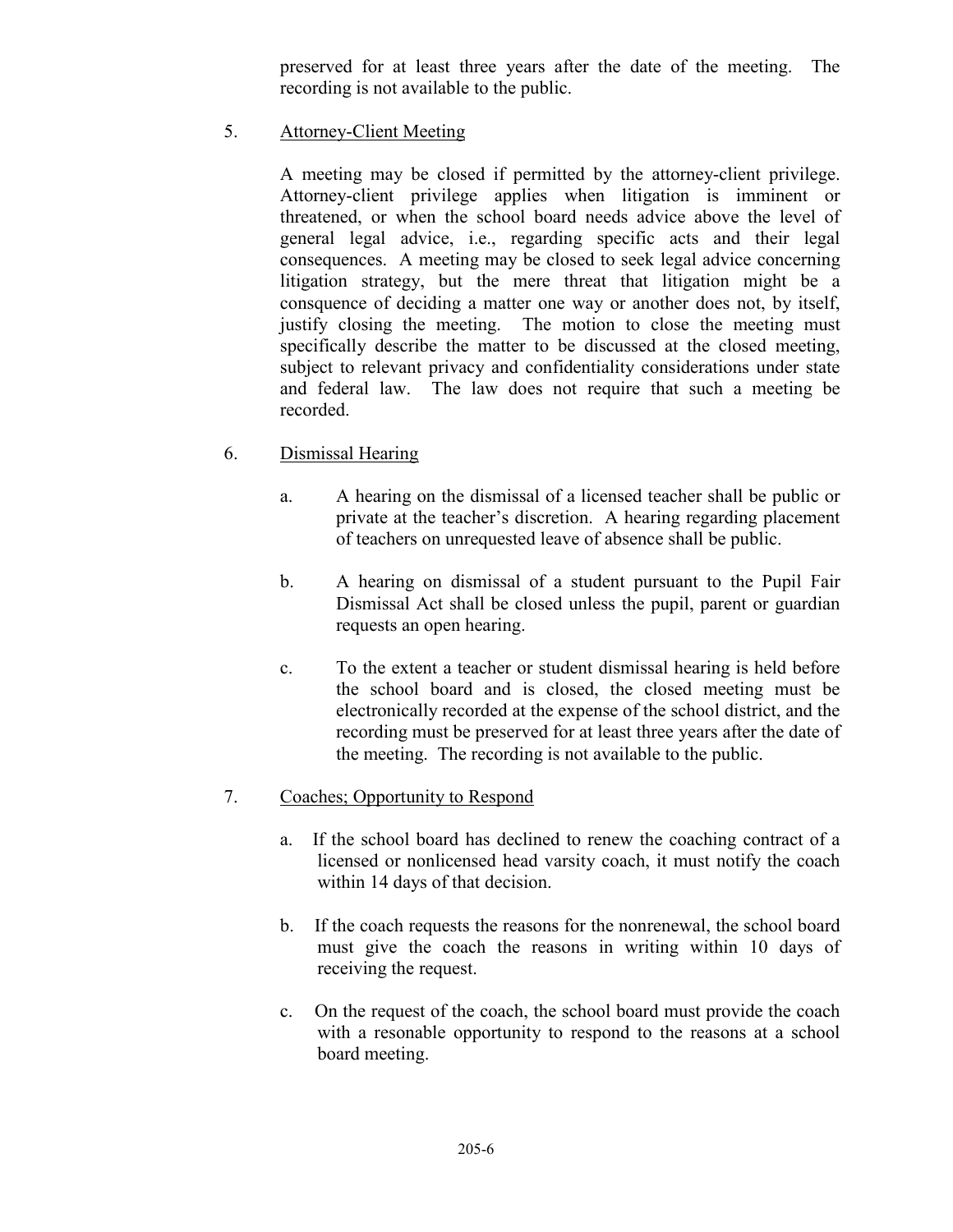- d. The meeting may be open or closed at the election of the coach unless the meeting is closed as required by Minn. Stat. § 13D.05, Subd. 2, to discuss educational or certain other nonpublic data.
- e. A closed meeting must be electronically recorded at the expense of the school district, and the recording must be preserved for at least three years after the date of the meeting. The recording is not available to the public.

#### 8. Meetings to Discuss Certain Not Public Data

Any portion of a meeting must be closed if the following types of data are discussed:

- a. data that would identify alleged victims or reporters of criminal sexual conduct, domestic abuse, or maltreatment of minors or vulnerable adults;
- b. active investigative data collected or created by a law enforcement agency;
- c. educational data, health data, medical data, welfare data, or mental health data that are not public data; or
- d. an individual's personal medical records.
- e. A closed meeting must be electronically recorded at the expense of the school district, and the recording must be preserved for at least three years after the date of the meeting. The recording is not available to the public.

#### 9. Purchase and Sale of Property

- a. The school board may close a meeting:
	- (1) to determine the asking price for real or personal property to be sold by the school district;
	- (2) to review confidential or nonpublic appraisal data; and
	- (3) to develop or consider offers or counteroffers for the purchase or sale of real or personal property.
- b. Before closing the meeting, the school board must identify on the record the particular real or personal property that is the subject of the closed meeting.
- c. The closed meeting must be tape recorded at the expense of the school district. The tape must be preserved for eight years after the date of the meeting and be made available to the public after all real or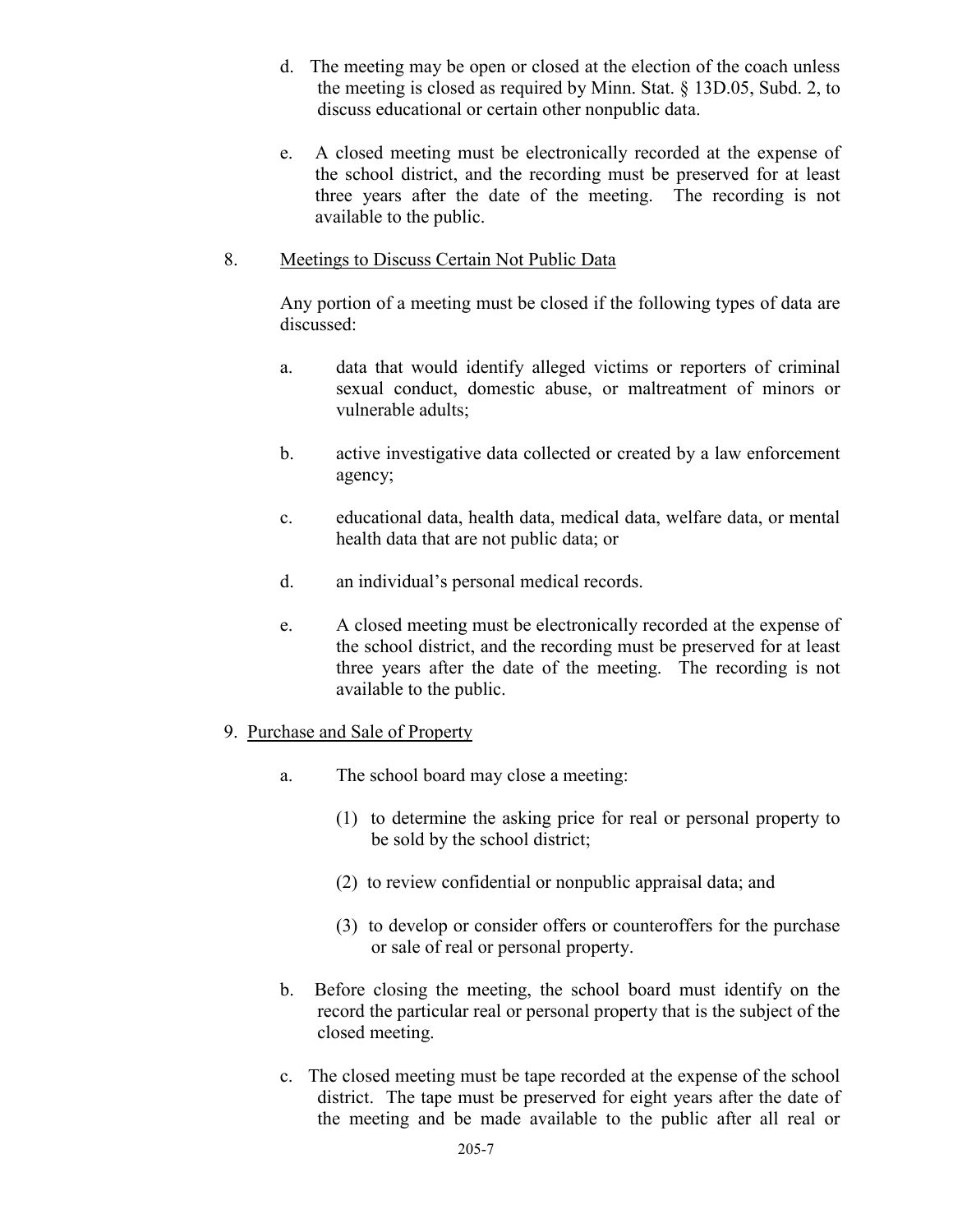personal property discussed at the meeting has been purchased or sold or the school board has abandoned the purchase or sale. The real or personal property that is the subject of the closed meeting must be specifically identified on the tape. A list of school board members and all other persons present at the closed meeting must be made available to the public after the closed meeting.

d. An agreement reached that is based on an offer considered at a closed meeting is contingent on its approval by the school board at an open meeting. The actual puchase or sale must be approved at an open meeting and the purchase price or sale price is public data.

## 10. Security Matters

- a. The school board may close a meeting to receive security briefings and reports, to discuss issues related to security systems, to discuss emergency response procedures, and to discuss security deficiencies in or recommendations regarding public services, infrastructure, and facilities, if disclosure of the information discussed would pose a danger to public safety or compromise security procedures or responses.
- b. Financial issues related to security matters must be discussed and all related financial decisions must be made at an open meeting.
- c. Before closing a meeting, the school board must refer to the facilities, systems, procedures, services, or infrastructures to be considered during the closed meeting.
- d. The closed meeting must be tape recorded at the expense of the school district and the recording must be preserved for at least four years.

# 11. Other Meetings

Other meetings shall be closed as provided by law, except as provided above. A closed meeting must be electronically recorded at the expense of the school district, and the recording must be preserved for at least three years after the date of the meeting. The recording is not available to the public.

F. Procedures for Closing a Meeting

The school board shall provide notice of a closed meeting just as for an open meeting. A school board meeting may be closed only after a majority vote at a public meeting. Before closing a meeting, the school board shall state on the record the specific authority permitting the meeting to be closed and shall describe the subject to be discussed.